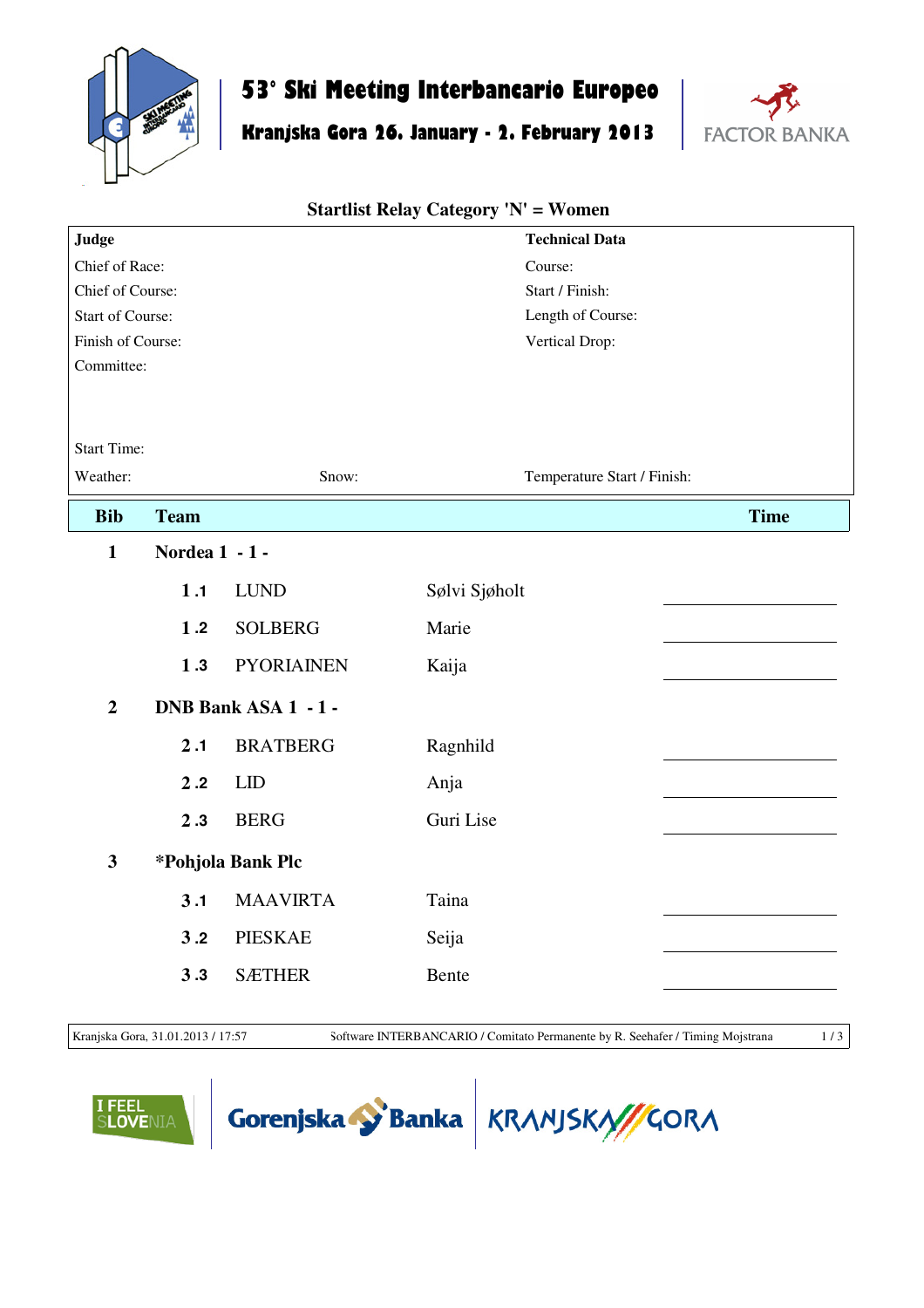| <b>Bib</b>              | <b>Team</b>                         |                      |               | <b>Time</b> |  |  |  |
|-------------------------|-------------------------------------|----------------------|---------------|-------------|--|--|--|
| $\overline{\mathbf{4}}$ |                                     | UniCredit 1 - 1 -    |               |             |  |  |  |
|                         | 4.1                                 | <b>GABRIELLI</b>     | Ornella       |             |  |  |  |
|                         | 4.2                                 | <b>ECCHER</b>        | Monica        |             |  |  |  |
|                         | 4.3                                 | <b>BOZZETTA</b>      | Cristina      |             |  |  |  |
| 6                       | HypoVereinsbank/UniCredit Bank AG 1 |                      |               |             |  |  |  |
|                         | 6.1                                 | <b>HOEHNEL</b>       | Katrin        |             |  |  |  |
|                         | 6.2                                 | <b>RAICH</b>         | Victoria      |             |  |  |  |
|                         | 6.3                                 | <b>WINKLER</b>       | Christa       |             |  |  |  |
| $\overline{7}$          | Nova Ljubljanska Banka - Ljubljana  |                      |               |             |  |  |  |
|                         | 7.1                                 | <b>JERAS ANDREJC</b> | Cvetka        |             |  |  |  |
|                         | 7.2                                 | <b>PODJED</b>        | Bojana        |             |  |  |  |
|                         | 7.3                                 | ZAJC                 | Mojca         |             |  |  |  |
| 8                       | Abanka Ljubljana D. D. - 1 -        |                      |               |             |  |  |  |
|                         | 8.1                                 | <b>BRAČUN</b>        | Simona        |             |  |  |  |
|                         | 8.2                                 | <b>MAZNIK</b>        | Tadeja        |             |  |  |  |
|                         | 8.3                                 | <b>GEČEK</b>         | Natalija      |             |  |  |  |
| $\boldsymbol{9}$        | DNB Bank ASA 1 - 2 -                |                      |               |             |  |  |  |
|                         | 9.1                                 | NØKLEGAARD           | Hannesofie    |             |  |  |  |
|                         | 9.2                                 | <b>LARSEN</b>        | Lene Bergwitz |             |  |  |  |
|                         | 9.3                                 | <b>NYBØ</b>          | Berit         |             |  |  |  |
| 10                      | Nordea 1 - 2 -                      |                      |               |             |  |  |  |
|                         | 10.1                                | NORDSTRÖM            | Charlotte     |             |  |  |  |
|                         | 10.2                                | <b>POTILA</b>        | Tarja         |             |  |  |  |
|                         | 10.3                                | <b>ASKELAND</b>      | Anne Sofie    |             |  |  |  |
| 11                      | UniCredit 1 - 2 -                   |                      |               |             |  |  |  |
|                         | 11.1                                | <b>RUSOVA</b>        | Alena         |             |  |  |  |
|                         | 11.2                                | <b>BRUNA</b>         | Carla         |             |  |  |  |
|                         | 11.3                                | <b>KUSAR</b>         | Tina          |             |  |  |  |